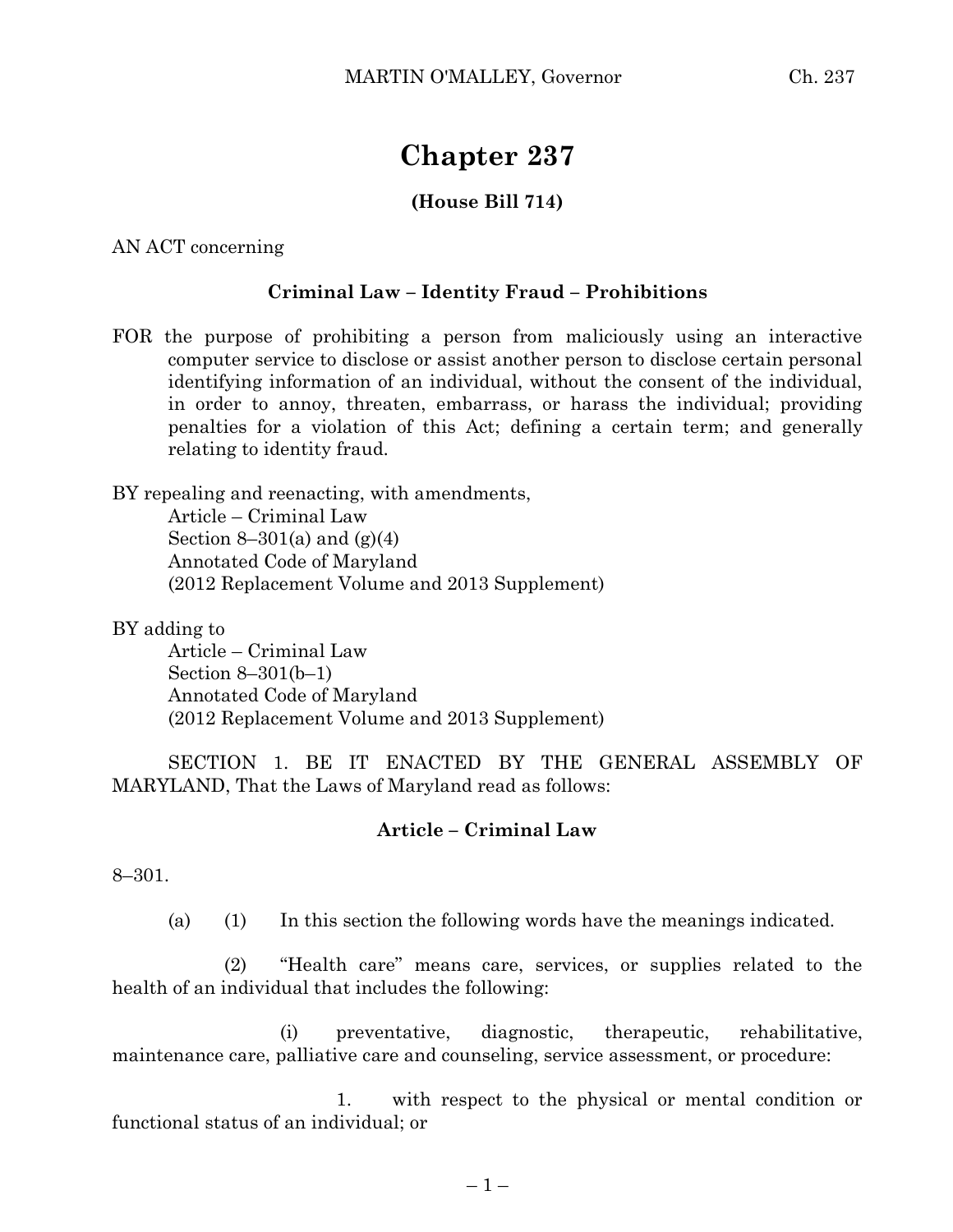#### Ch. 237 2014 LAWS OF MARYLAND

2. that affects the structure or function of the body; and

(ii) the sale or dispensing of a drug, device, equipment, or other item in accordance with a prescription.

(3) "Health information" means any information, whether oral or recorded in any form or medium, that:

- (i) is created or received by:
	- 1. a health care provider;
	- 2. a health care carrier;
	- 3. a public health authority;
	- 4. an employer;
	- 5. a life insurer;
	- 6. a school or university; or
	- 7. a health care clearinghouse; and
- (ii) relates to the:

1. past, present, or future physical or mental health or condition of an individual;

2. provision of health care to an individual; or

3. past, present, or future payment for the provision of health care to an individual.

**(4) "INTERACTIVE COMPUTER SERVICE" MEANS AN INFORMATION SERVICE, SYSTEM, OR ACCESS SOFTWARE PROVIDER THAT PROVIDES OR ENABLES COMPUTER ACCESS BY MULTIPLE USERS TO A COMPUTER SERVER, INCLUDING A SYSTEM THAT PROVIDES ACCESS TO THE INTERNET AND CELLULAR PHONES.**

 $\llbracket (4) \rrbracket$  **(5)** "Payment device number" has the meaning stated in § 8–213 of this title.

**[**(5)**] (6)** (i) "Personal identifying information" includes a name, address, telephone number, driver's license number, Social Security number, place of

 $-2-$